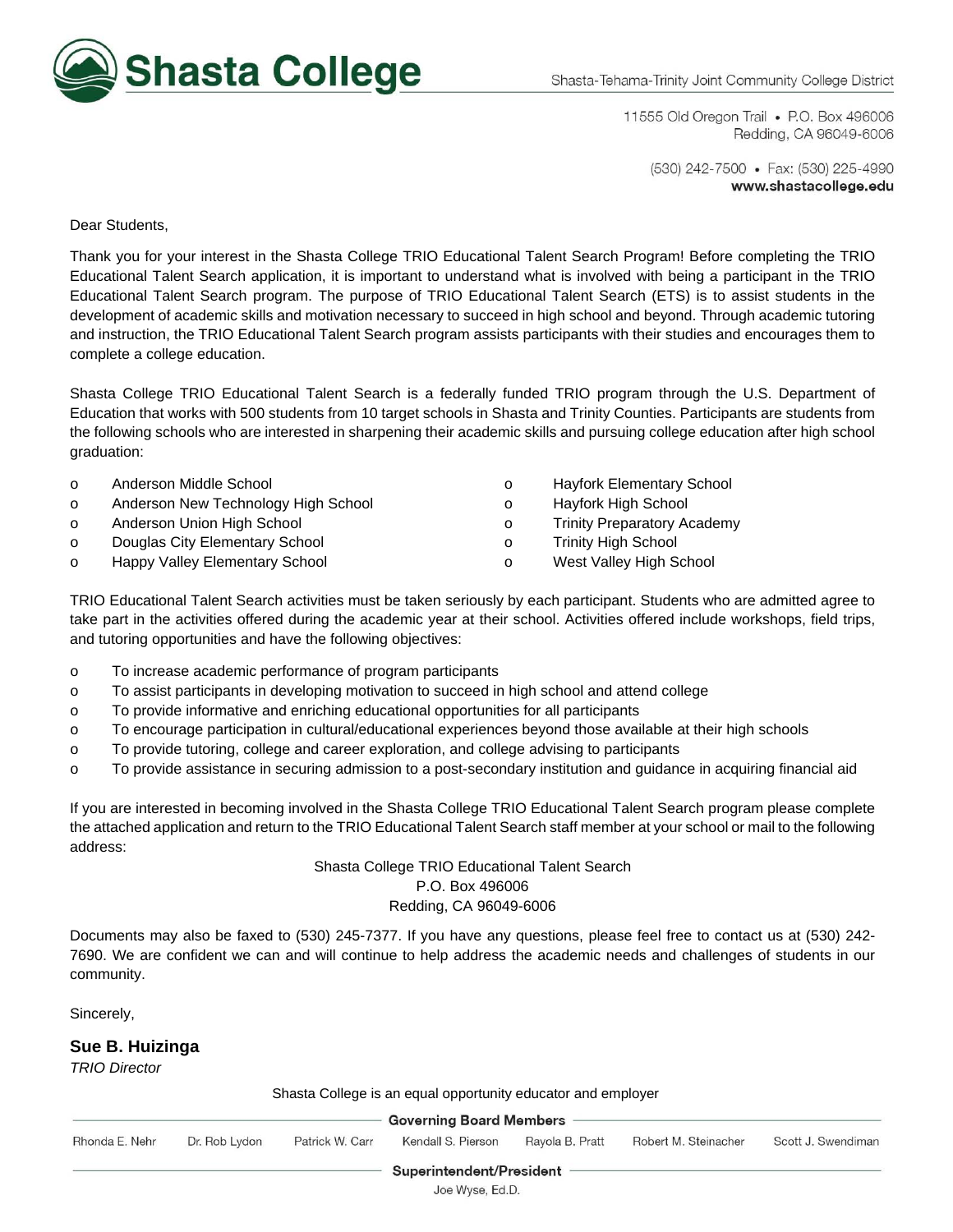

| STEP 1: Student Information |  |
|-----------------------------|--|
|-----------------------------|--|

| What is your full legal name?<br>а.                                                                                                   | Last Name                    | First Name                                                                                                     | Middle Initial                                             |  |
|---------------------------------------------------------------------------------------------------------------------------------------|------------------------------|----------------------------------------------------------------------------------------------------------------|------------------------------------------------------------|--|
| b. What is your mailing address?                                                                                                      | Street Address or P.O. Box   |                                                                                                                | Apt. $#$                                                   |  |
|                                                                                                                                       |                              |                                                                                                                |                                                            |  |
|                                                                                                                                       | City                         | State                                                                                                          | Zip                                                        |  |
| c. What is your home/main contact phone number?                                                                                       |                              |                                                                                                                |                                                            |  |
| Student cell phone number (if applicable):<br>d.                                                                                      |                              |                                                                                                                |                                                            |  |
| Student e-mail address?<br>е.                                                                                                         |                              |                                                                                                                | @                                                          |  |
| Are you currently participating in any of these programs?<br>t.                                                                       |                              | $\Box$ GEARUP<br>$\Box$ AVID                                                                                   | Upward Bound                                               |  |
| g.                                                                                                                                    |                              | h. What grade are you in?                                                                                      | th                                                         |  |
| What is your date of birth (mm/dd/yyyy)?                                                                                              |                              |                                                                                                                | Age:                                                       |  |
| What is your Social Security Number?                                                                                                  |                              |                                                                                                                |                                                            |  |
| Please note: We cannot enroll a student if their Social Security Number is not provided. All numbers will remain strictly             |                              | confidential. If you have questions regarding this, please contact the TRIO Office $\mathcal{Q}(530)$ 242-7690 |                                                            |  |
| k. Are you Hispanic or Latino?                                                                                                        | $\square$ NO<br>$\Box$ YES   |                                                                                                                |                                                            |  |
| How do you describe your racial/ethnic background?                                                                                    |                              |                                                                                                                |                                                            |  |
| $\Box$ American Indian or Alaska Native<br>Native Hawaiian or Other Pacific Islander                                                  | $\Box$ Asian<br>$\Box$ White | $\Box$ Black or African-American                                                                               |                                                            |  |
| m. What gender do you identify with? $\Box$ Female                                                                                    | $\Box$ Male                  |                                                                                                                |                                                            |  |
| Are you a U.S. Citizen or Permanent Resident? $\Box$ YES<br>n.<br>(if Permanent Resident, please list your Alien Registration Number) |                              | $\Box$ NO                                                                                                      |                                                            |  |
| o. Do you have a physical or learning disability? $\square$ YES $\square$ NO If yes, please specify: _____                            |                              |                                                                                                                |                                                            |  |
| STEP 2: Parent/Guardian Information                                                                                                   |                              |                                                                                                                |                                                            |  |
|                                                                                                                                       |                              | PARENT/GUARDIAN CONTACT INFORMATION                                                                            |                                                            |  |
| Name:                                                                                                                                 |                              | Name:                                                                                                          |                                                            |  |
| Relationship:                                                                                                                         |                              | Relationship:                                                                                                  |                                                            |  |
| Phone:                                                                                                                                |                              | Phone:                                                                                                         |                                                            |  |
| Email:                                                                                                                                |                              | Email:                                                                                                         |                                                            |  |
| Occupation:                                                                                                                           |                              | Occupation:                                                                                                    |                                                            |  |
| Employer:                                                                                                                             |                              | Employer:                                                                                                      |                                                            |  |
| <b>Student Lives With:</b><br>a)                                                                                                      |                              | b)                                                                                                             | Please indicate the highest level of education completed:  |  |
| $\Box$ Both Mother and Father $\Box$ Mother Only<br>□ Father Only □ Foster Parent or Legal Guardian                                   |                              |                                                                                                                | Father<br>Guardian<br>Mother<br>$\Box$<br>$\Box$<br>$\Box$ |  |
|                                                                                                                                       |                              | Elementary (K-8)<br>High school (9-12)                                                                         | $\Box$<br>□<br>□                                           |  |
|                                                                                                                                       |                              | Some college                                                                                                   | $\Box$<br>□<br>□                                           |  |
|                                                                                                                                       |                              | 2-year college degree                                                                                          | $\Box$<br>□<br>□                                           |  |
|                                                                                                                                       |                              | 4-year college degree                                                                                          | $\Box$<br>$\Box$<br>◘                                      |  |

*(or higher)*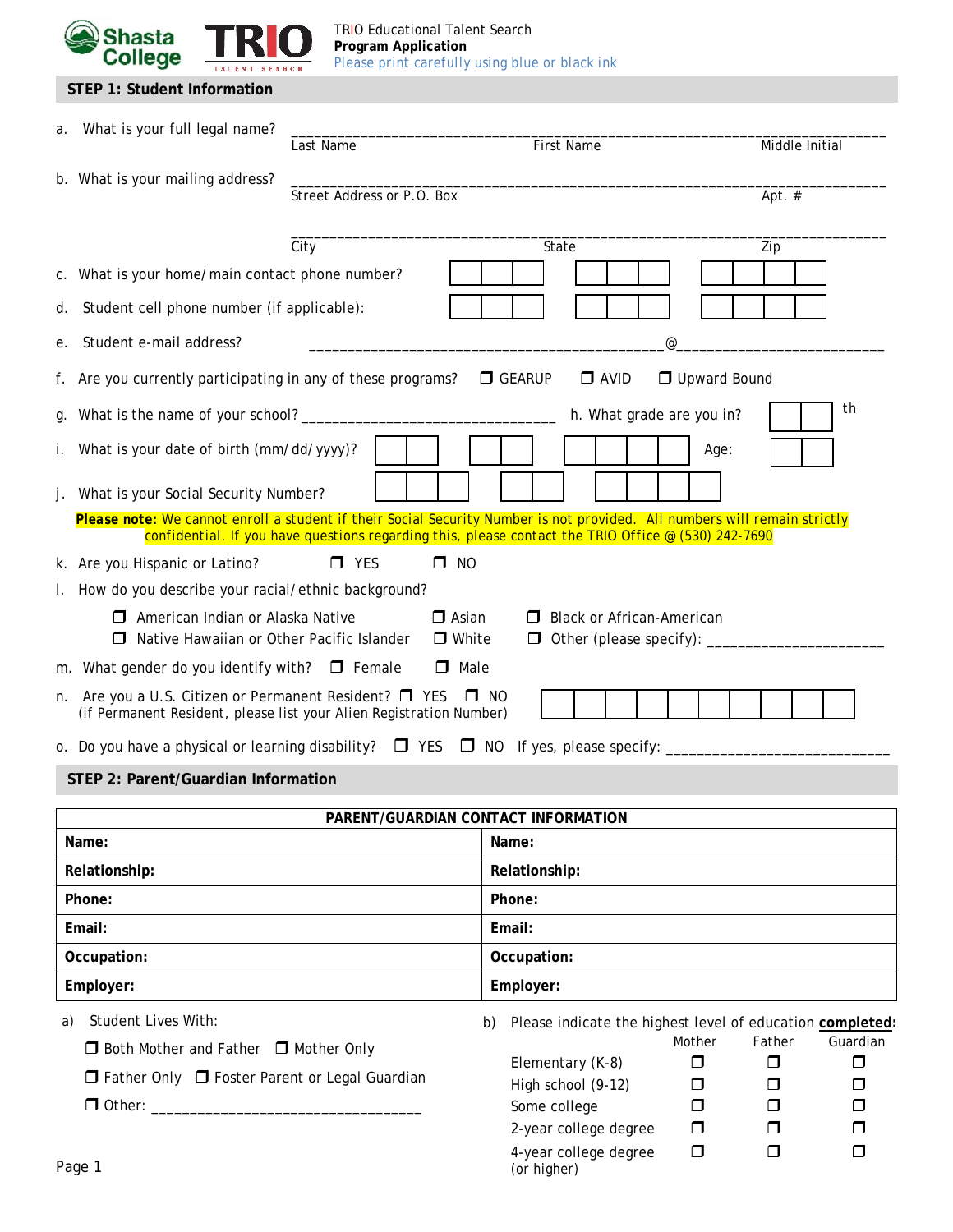

TRIO Educational Talent Search **Program Application**  *Please print carefully using blue or black ink* 

**STEP 3: Income Verification** 

# **DEPENDENCY EVALUATION:**  a. Is student in foster care or a ward of the court?  $\Box$  YES  $\Box$  NO b. Is student an emancipated minor or does he/she have a court-appointed legal guardian?  $\Box$  YES  $\Box$  NO c. Is student less than 18 years of age and an orphan with no legal guardian?  $\square$  YES  $\square$  NO d. Has a school representative or other agency determined student to be an unaccompanied youth who is homeless?  $\Box$  YES  $\Box$  NO *Parent should answer the following questions if all answers above are NO. Student should answer the following questions if they answered YES to any question above.*  **Family Size:** Total number of people currently living in the household and supported by parent or guardian, including children under 24 who are away and attending college. My family receives assistance from the following sources (*optional*):  $\Box$  General Assistance (G.A.)  $\Box$  Social Security (SSI)  $\Box$  CalWORKs (Welfare)  $\Box$  Subsidized Housing  $\Box$  Medi-Cal  $\Box$  Food Stamps  $\Box$  Unemployment  $\Box$  Other:  $\Box$  **Income Verification - OPTION A Does your student participate in the school's Free or Reduced Lunch Program?**  $\Box$  YES  $\Box$  NO **IF YES:** Please complete the authorization to request information below and continue to the bottom of the page **IF NO:** Please complete OPTION B for income verification **I AUTHORIZE MY CHILD'S SCHOOL DISTRICT TO SHARE INFORMATION REGARDING MY CHILD'S PARTICIPATION IN THE FREE/REDUCED LUNCH PROGRAM FOR THE PURPOSE OF INCOME VERIFICATION FOR THE TRIO EDUCATIONAL TALENT SEARCH PROGRAM.**   $\overline{\phantom{a}}$  , and the set of the set of the set of the set of the set of the set of the set of the set of the set of the set of the set of the set of the set of the set of the set of the set of the set of the set of the s STUDENT NAME (PRINT) THE RESERVE OF PARENT/GUARDIAN SIGNATURE **Income Verification - OPTION B** My family had **no taxable** income during the last calendar year **OR**  My family was **not required** to file taxes but earned an annual income of: From the following source: \_\_\_\_\_\_\_\_\_\_\_\_\_\_\_\_\_\_\_\_\_\_\_\_\_\_\_\_\_\_\_\_\_\_\_\_\_\_\_\_ My family's exact **taxable income** from last calendar year: (Please reference your federal Income tax return: IRS Form 1040 (2016), line 43; **OR** IRS Form 1040 A (2016), line 27; **OR** IRS Form 1040EZ (2016), line 6) IN ACCORDANCE WITH THE TRIO ETS ELIGIBILITY REQUIREMENTS SET FORTH BY THE UNITED STATES DEPARTMENT OF EDUCATION, I HEREBY CERTIFY AND ATTEST UNDER PENALTY OF PERJURY THAT THE INFORMATION PROVIDED ON THIS INCOME VERIFICATION IS TRUE AND CORRECT.  $\text{\$}$  .00  $\text{S}$  .  $\vert$  .  $\vert$  .  $\vert$  .  $\vert$  .  $\vert$  .  $\vert$  . 00 **CERTIFICATION (required for both OPTION A & OPTION B)**

PARENT/GUARDIAN SIGNATURE: \_\_\_\_\_\_\_\_\_\_\_\_\_\_\_\_\_\_\_\_\_\_\_\_\_\_\_\_\_\_\_\_\_\_\_\_\_\_\_\_\_\_\_\_\_\_\_\_\_\_\_\_\_ DATE: \_\_\_\_\_\_\_\_\_\_\_\_\_\_\_\_\_\_\_\_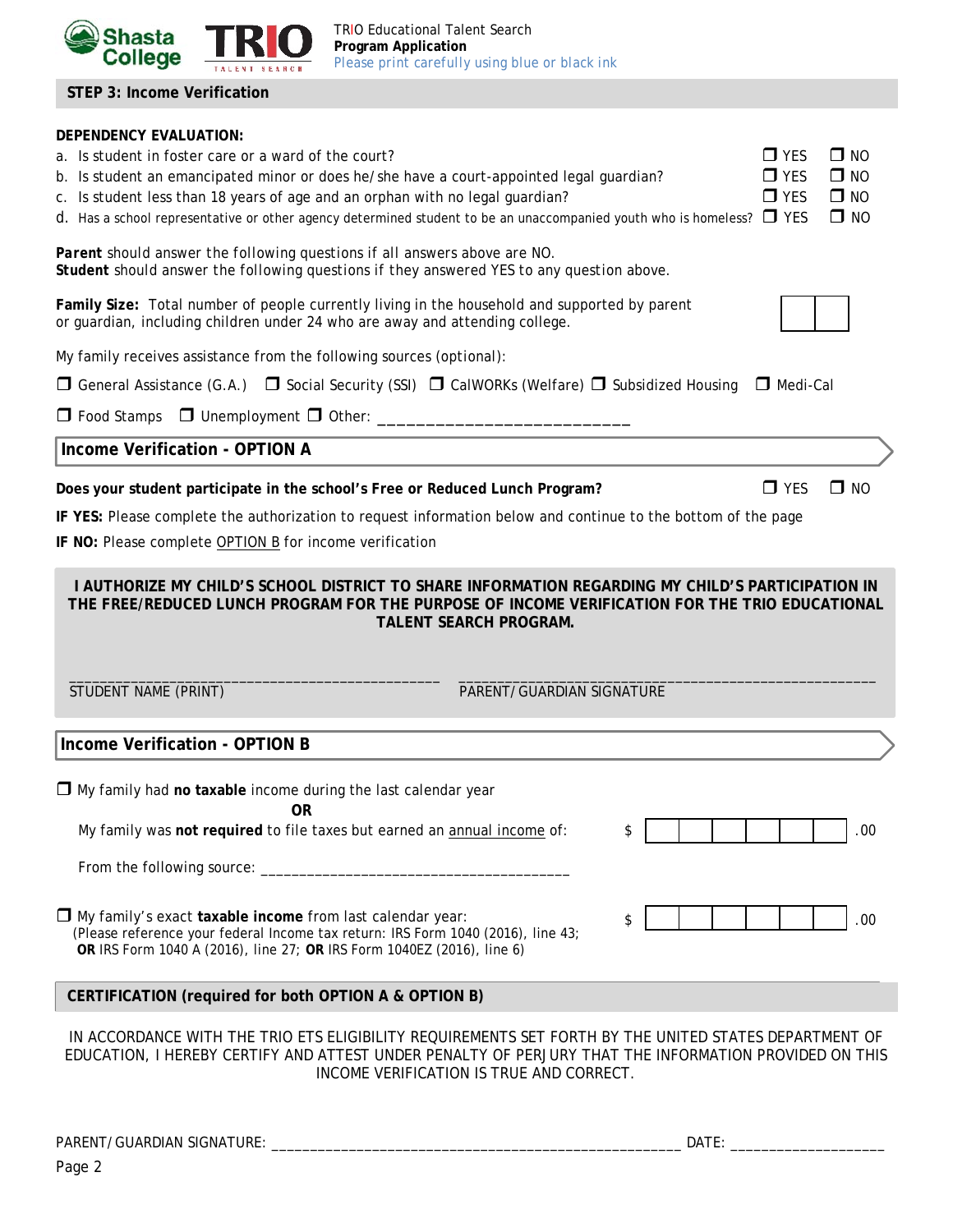

## **STUDENT NEEDS ASSESSMENT**

*Please help us get to know you better by filing this out completely and honestly* 

| After I graduate from high school, I plan to:                                                               |                                      |  |  |  |
|-------------------------------------------------------------------------------------------------------------|--------------------------------------|--|--|--|
| $\Box$ Attend a 4-year college/university                                                                   | $\Box$ Attend a community college    |  |  |  |
| $\Box$ Attend a trade/technical school                                                                      | $\Box$ Work full time                |  |  |  |
| $\Box$ Join the military                                                                                    | $\Box$ I am not sure of my plans yet |  |  |  |
| I am interested in joining TRIO Educational Talent Search because I would like help with/information about: |                                      |  |  |  |
| □ College Admissions/Application Assistance                                                                 | Learning More about Myself           |  |  |  |
| <b>O</b> Choosing my Classes                                                                                | □ Goal Setting                       |  |  |  |
| Visiting College Campuses                                                                                   | Money Management                     |  |  |  |
| Career Choices                                                                                              | SAT/ACT Testing                      |  |  |  |
| Financial Aid for College                                                                                   | Study Skills/Habits                  |  |  |  |
| $\Box$ Finding Scholarships                                                                                 | Time Management                      |  |  |  |
| Would you like information on tutoring? $\Box$ Yes                                                          |                                      |  |  |  |
|                                                                                                             |                                      |  |  |  |
|                                                                                                             |                                      |  |  |  |
|                                                                                                             |                                      |  |  |  |
|                                                                                                             |                                      |  |  |  |
|                                                                                                             |                                      |  |  |  |
| How much effort do you put into your studies? $\Box$ A lot<br>$\Box$ Some<br>$\Box$ Not Much $\Box$ None    |                                      |  |  |  |
| Do your parent(s)/guardian(s) want you to attend college? $\Box$ Yes<br>□ Not Sure<br>$\Box$ No             |                                      |  |  |  |
| Do you have a computer with Internet access at home?<br>$\Box$ Yes<br>$\Box$ No                             |                                      |  |  |  |
|                                                                                                             |                                      |  |  |  |

**STUDENT'S SIGNATURE: \_\_\_\_\_\_\_\_\_\_\_\_\_\_\_\_\_\_\_\_\_\_\_\_\_\_\_\_\_\_\_\_\_\_\_\_\_\_\_\_\_\_\_\_\_\_\_\_ DATE: \_\_\_\_\_\_\_\_\_\_\_\_\_\_\_\_\_\_\_\_\_\_**